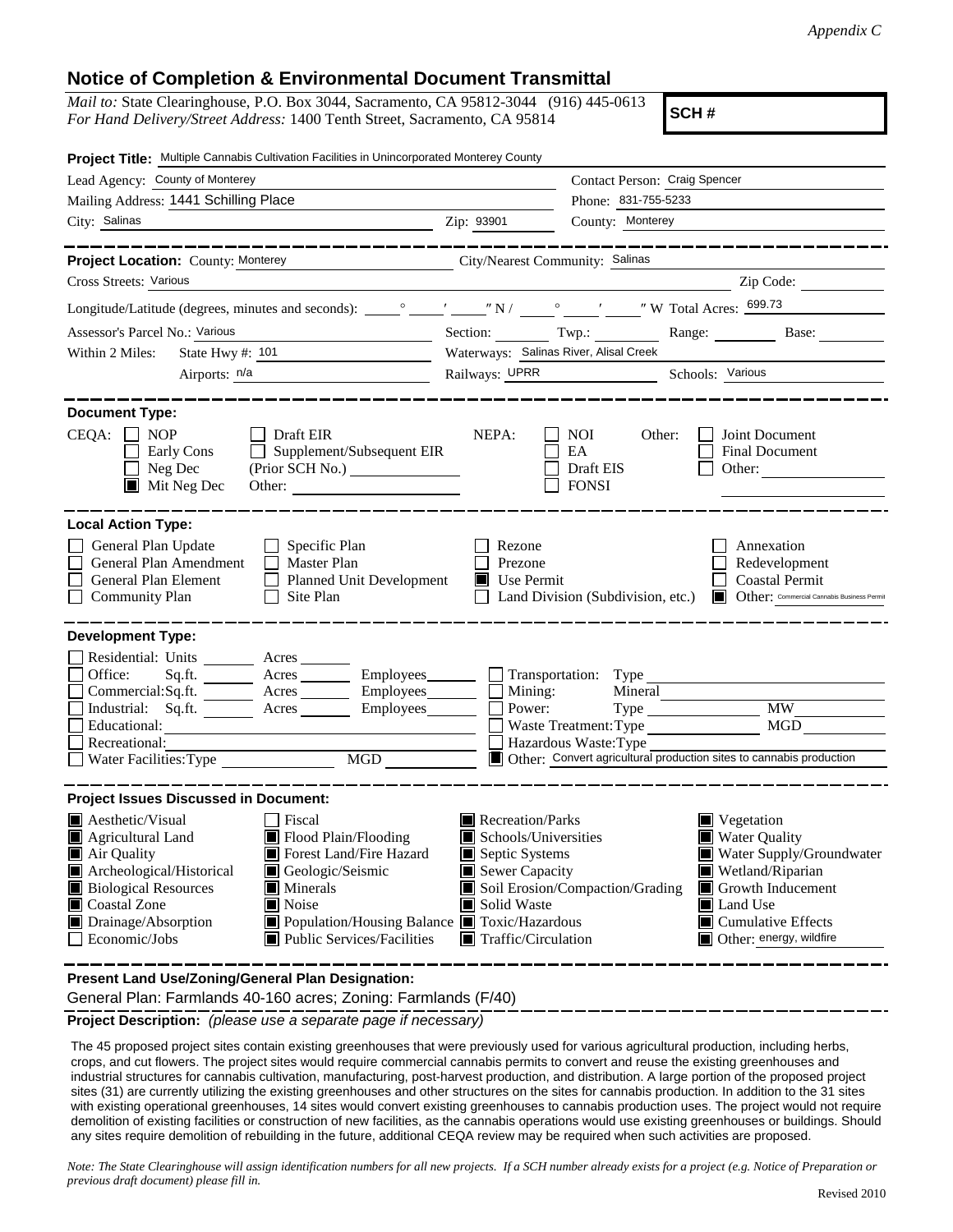## **Reviewing Agencies Checklist**

| 06/15/2020<br><b>Signature of Lead Agency Representative:</b><br>Date:               |                                                             |                                                                                    |                                                     |  |  |  |
|--------------------------------------------------------------------------------------|-------------------------------------------------------------|------------------------------------------------------------------------------------|-----------------------------------------------------|--|--|--|
|                                                                                      | Phone: 831-333-0310                                         |                                                                                    |                                                     |  |  |  |
| Contact: Megan Jones, AICP                                                           |                                                             |                                                                                    | Phone:                                              |  |  |  |
| City/State/Zip: Monterey, California 93940                                           |                                                             | City/State/Zip: Multiple (see attached table)                                      |                                                     |  |  |  |
| Consulting Firm: Rincon Consultants, Inc.<br>Address: 437 Figueroa Street, Suite 303 |                                                             | Applicant: Multiple (see attached table)<br>Address: Multiple (see attached table) |                                                     |  |  |  |
|                                                                                      | Lead Agency (Complete if applicable):                       |                                                                                    |                                                     |  |  |  |
| Starting Date June 17, 2020                                                          |                                                             |                                                                                    | Ending Date July 17, 2020                           |  |  |  |
|                                                                                      | Local Public Review Period (to be filled in by lead agency) |                                                                                    |                                                     |  |  |  |
|                                                                                      | Native American Heritage Commission                         |                                                                                    |                                                     |  |  |  |
|                                                                                      | Housing & Community Development                             |                                                                                    |                                                     |  |  |  |
| X                                                                                    | Health Services, Department of                              | X                                                                                  | Other: Bureau of Cannabis Control                   |  |  |  |
|                                                                                      | General Services, Department of                             |                                                                                    |                                                     |  |  |  |
|                                                                                      | Forestry and Fire Protection, Department of                 |                                                                                    | Water Resources, Department of                      |  |  |  |
| X                                                                                    | Food & Agriculture, Department of                           | X —                                                                                | Toxic Substances Control, Department of             |  |  |  |
| X                                                                                    | Fish & Game Region # 4                                      |                                                                                    | Tahoe Regional Planning Agency                      |  |  |  |
| x                                                                                    | <b>Energy Commission</b>                                    |                                                                                    | <b>SWRCB: Water Rights</b>                          |  |  |  |
|                                                                                      | Education, Department of                                    |                                                                                    | X SWRCB: Water Quality                              |  |  |  |
|                                                                                      | <b>Delta Protection Commission</b>                          |                                                                                    | <b>SWRCB: Clean Water Grants</b>                    |  |  |  |
|                                                                                      | Corrections, Department of                                  |                                                                                    | <b>State Lands Commission</b>                       |  |  |  |
|                                                                                      | Conservation, Department of                                 |                                                                                    | Santa Monica Mtns. Conservancy                      |  |  |  |
|                                                                                      | Colorado River Board                                        |                                                                                    | San Joaquin River Conservancy                       |  |  |  |
|                                                                                      | <b>Coastal Commission</b>                                   |                                                                                    | San Gabriel & Lower L.A. Rivers & Mtns. Conservancy |  |  |  |
|                                                                                      | Coachella Valley Mtns. Conservancy                          |                                                                                    | S.F. Bay Conservation & Development Comm.           |  |  |  |
|                                                                                      | Central Valley Flood Protection Board                       |                                                                                    | Resources Recycling and Recovery, Department of     |  |  |  |
|                                                                                      | <b>Caltrans Planning</b>                                    |                                                                                    | <b>Resources Agency</b>                             |  |  |  |
|                                                                                      | <b>Caltrans Division of Aeronautics</b>                     | $\boldsymbol{X}$                                                                   | Regional WQCB #3                                    |  |  |  |
| $\mathsf{X}$ and $\mathsf{X}$                                                        | Caltrans District # 5                                       |                                                                                    | <b>Public Utilities Commission</b>                  |  |  |  |
|                                                                                      | California Highway Patrol                                   |                                                                                    | Pesticide Regulation, Department of                 |  |  |  |
|                                                                                      | California Emergency Management Agency                      |                                                                                    | Parks & Recreation, Department of                   |  |  |  |
|                                                                                      | Boating & Waterways, Department of                          |                                                                                    | Office of Public School Construction                |  |  |  |
|                                                                                      | Air Resources Board                                         |                                                                                    | Office of Historic Preservation                     |  |  |  |

Authority cited: Section 21083, Public Resources Code. Reference: Section 21161, Public Resources Code.